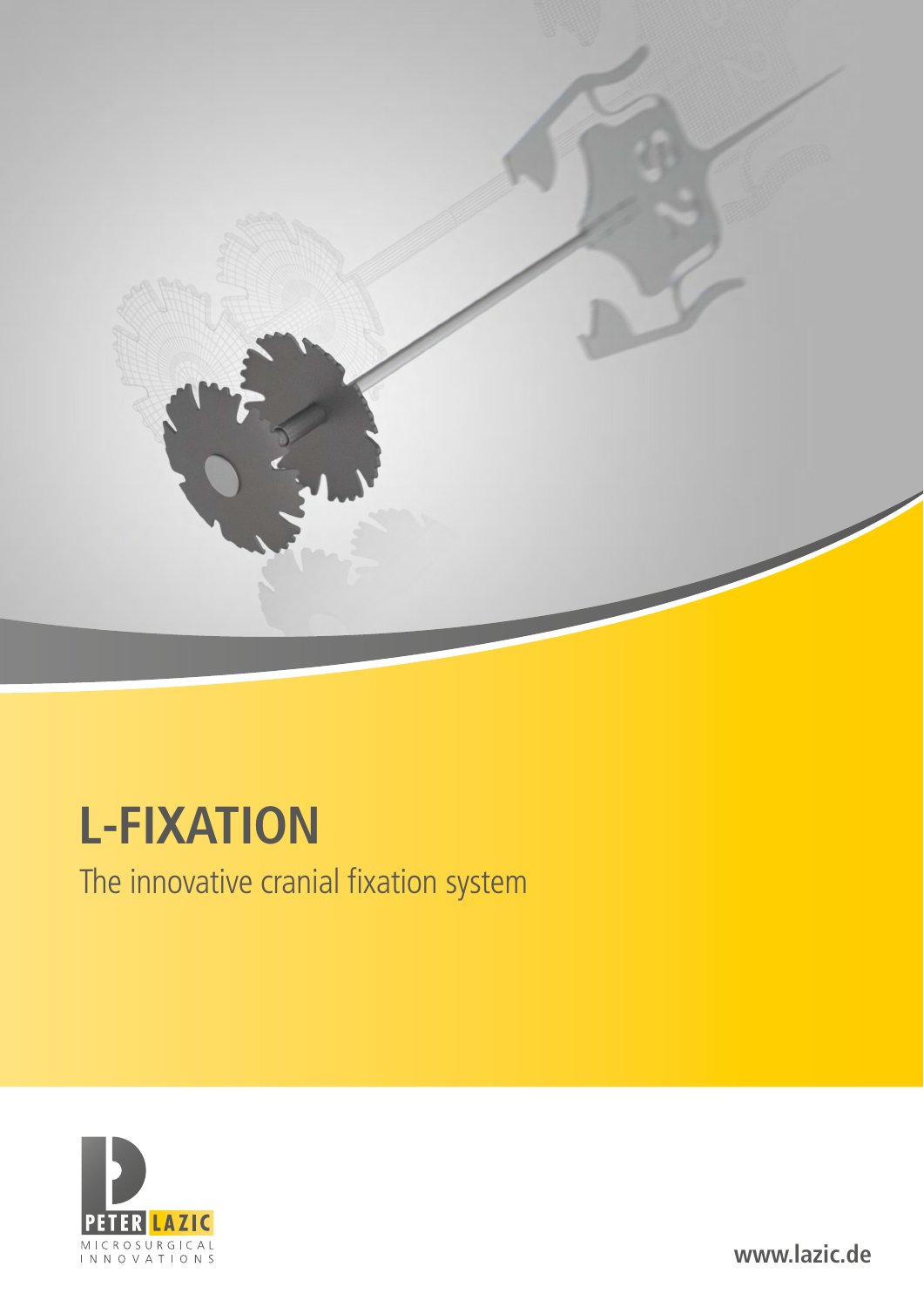

## L-FIXATION **L-FIXATION**

## craniotomy. The innovative system for skull closure following a **craniotomy. The innovative system for skull closure following a**

dura injury while simplitying the procedure. not require any instruments thus -avoiding the risk of subsequent With the L-Fixation System, the complete closure of the skull does dura injury while simplifying the procedure. not require any instruments thus -avoiding the risk of subsequent With the L-Fixation System, the complete closure of the skull does

of skull closer required.

of skull closer required.

**GAUGING TOOL**

**GAUGING TOOL** 

tomical and cosmetic considerations were key-factors in designing<br>the system. The development of this innovation was the result of close collaboration with neurosurgeons. predetermined breaking point engineered within the thread. Ana-Skin irritations and sharp edges are eliminated, by having a close collaboration with neurosurgeons. the system. The development of this innovation was the result of tomical and cosmetic considerations were key-factors in designing predetermined breaking point engineered within the thread. Ana Skin irritations and sharp edges are eliminated, by having a

## **MATERIAL MATERIAL**

acc. ISO 5832-3 5832-2 and of titanium alloy (threaded rod and sleeve only) The L-Fixation System is made of unalloyed titanium acc. ISO acc. ISO 5832-3. 5832-2 and of titanium alloy (threaded rod and sleeve only) The L-Fixation System is made of unalloyed titanium acc. ISO

magnetic and cause only minimal artifact during MR/CT. They can be used in MR scanners up to 3 Tesla, are non-ferro-Both implant materials meet the highest quality requirements magnetic and cause only minimal artifact during MR/CT. They can be used in MR scanners up to 3 Tesla, are non-ferro Both implant materials meet the highest quality requirements.



www.l-fixation.lazic.de APPLICATION VIDEO See step by step under: **www.l-fixation.lazic.de APPLICATION VIDEO** See step by step under:



Specially designed storage and sterili

Specially designed storage and sterili-<br>zation tray for the L-Fixation removing

forceps and gauging tool. zation tray for the L-Fixation removing

forceps and gauging tool.

**TRAY**

plate in revision-procedures. For simple removal of the upper **REMOVING FORCEPS**

For simple removal of the upper

REMOVING FORCEPS

plate in revision-procedures.

信

dition and is individually blister-packed. dition and is individually blister-packed. Each L-Fixation is delivered in sterile con-Each L-Fixation is delivered in sterile con



clamps and allows tor easy removal. clamps and allows for easy removal. The secondary packaging contains 5





cosmetic impact.

cosmetic impact.



4

The lower (inner) plate adapts to ana

**LOWER PLATE**



3. PREDETERMINED BREA-**PREDETERMINED BREA**devices are needed. eliminate sharp edges. No additional is engineered within the thread to The predetermined breaking point **ADDITIONAL DEVICES KING POINT ELIMINATES** 



2. **UPPER PLATE** The upper plate has a material<br>thickness of just 0,3mm for minimal The upper plate has a material **UPPER PLATE**





Retaining/rotation plate with lock<br>for the release of the upper plate and<br>Speed Drill for quick tightening of the the upper and lower plate. plates. It serves as a tool for connecting the upper and lower plate. plates. It serves as a tool for connecting Speed Drill for quick tightening of the for the release of the upper plate and Retaining / rotation plate with lock